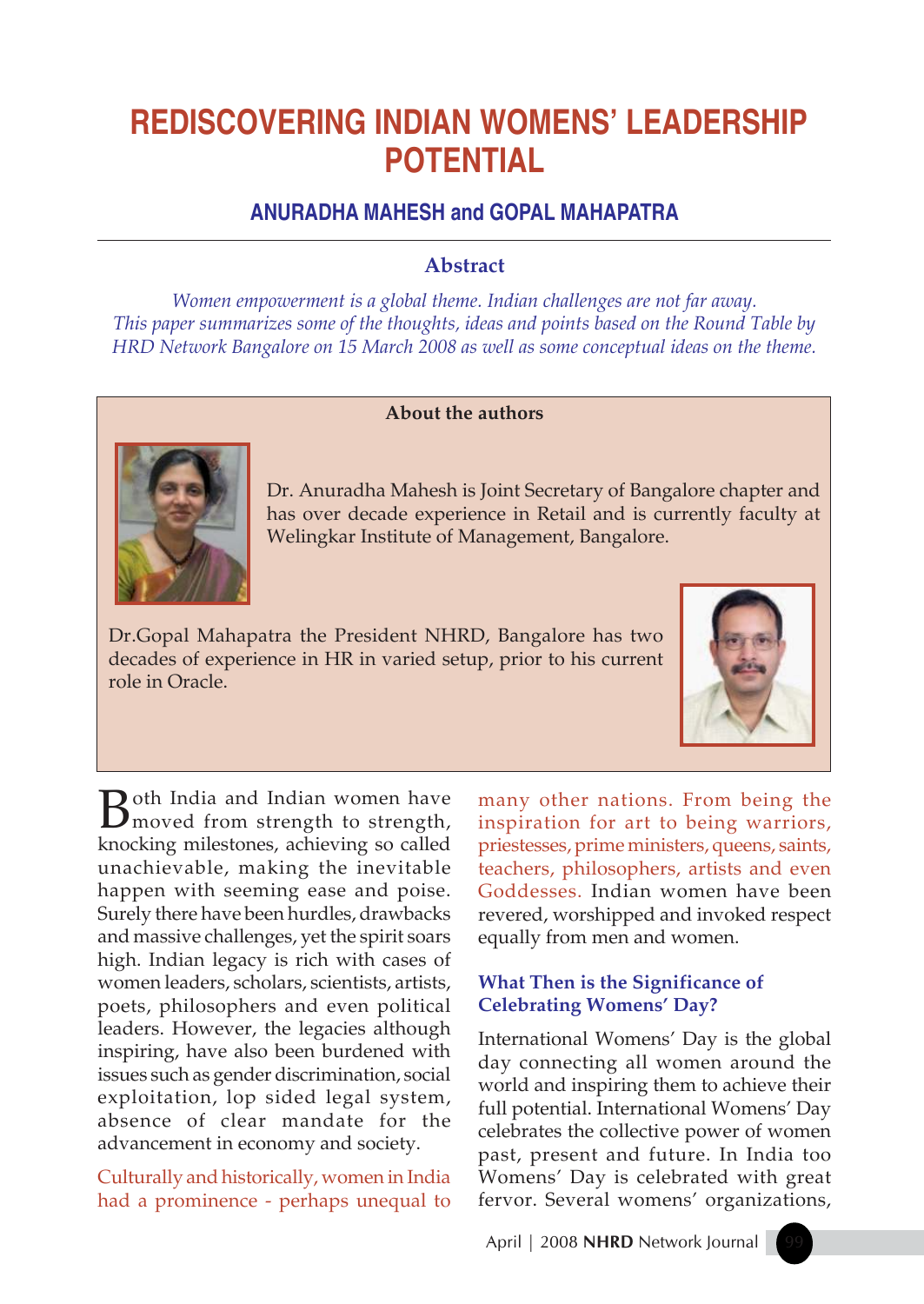government and civil society initiatives like girl child education, reservation of seats in local panchayats, etc. have led to empowering the Indian woman today.

However much more still needs to be addressed to make women equal citizens both in the public and private domain. There is an immediate need to turn the sporadic successes and achievement to more planned efforts to bring in assured consistent results. There is also a need to have a built-in mandate that deliberates developmental initiatives towards more women empowerment in terms of economic, social, and legal status in India. The International Womens' Day thus serves as a reminder of how much we have achieved and how much more still needs to be done.

Women want to partner in India's growth. India today offers rich opportunities that need to be focused and worked upon. India is poised to be a super power and will be looked upon by the world. India will not only be the great economic power to reckon with, but will also be an exemplary nation in terms of democracy balanced with economic, social and also spiritual growth. Indian women would like to partner with their counterparts in society and economy by richly contributing to national growth. While India will take the strides to global power, Indian women would like to take this opportunity and build an agenda towards empowering women among all the sections of society and economy.

In an endeavor to generate understanding rather that simply create awareness, NHRDN Bangalore chapter decided to create a platform for the women initiative. With this spirit, a Round Table Conference with a two panel discussion was arranged on 15 March 2008. Dileep Ranjekar, CEO, Azim Premji Foundation was the Program Chairman. Ranjekar, in addition to his active participation at the event, gave immense guidance to culminate the event from concept to reality.

#### **The following Women Leaders participated in the Panel discussions**

- Ranjini Ranganath Sr. Managing Director, Cisco Systems
- Hemalatha Mohan Head -Operational Risk Management - ING Vysya
- Jayashree Krishna Head Learning Center, Talent Quest Inc.
- Nandini Ashok GM Facilities, Sasken Technologies
- Elaine Mathias GM (Corporate Finance) BEL
- Lynn Tarter Director Business Dev.
- Aperian Global
- Sadiqa Peerbhoy Author & Career Counsellor
- Sangita Singh Sr. VP- Wipro
- Priya Rajagopal Chetty, VP-Stanton Chase, Moderator
- ï Chitra, Director, Chittam Moderator

#### **Startling Facts and Figures**

As a Program Chairman, Ranjekar in his keynote address gave a good insight into Indian woman's status. Woman's role in the family has been that of the "doer" or in the true sense "manager". In the urban and semi urban areas, the higher income categories women have been primarily in charge of the household. They nurture, take care, manage children, elders and extended family along with the family budget and other resources.

Here are some startling statistics: In India male literacy is 78%, while among women, the literacy rate is only 52%. The menwomen population ratio in 1901 was 1000:972, which in the year 2001 became 1000:933. Only 10.42% of IAS are women,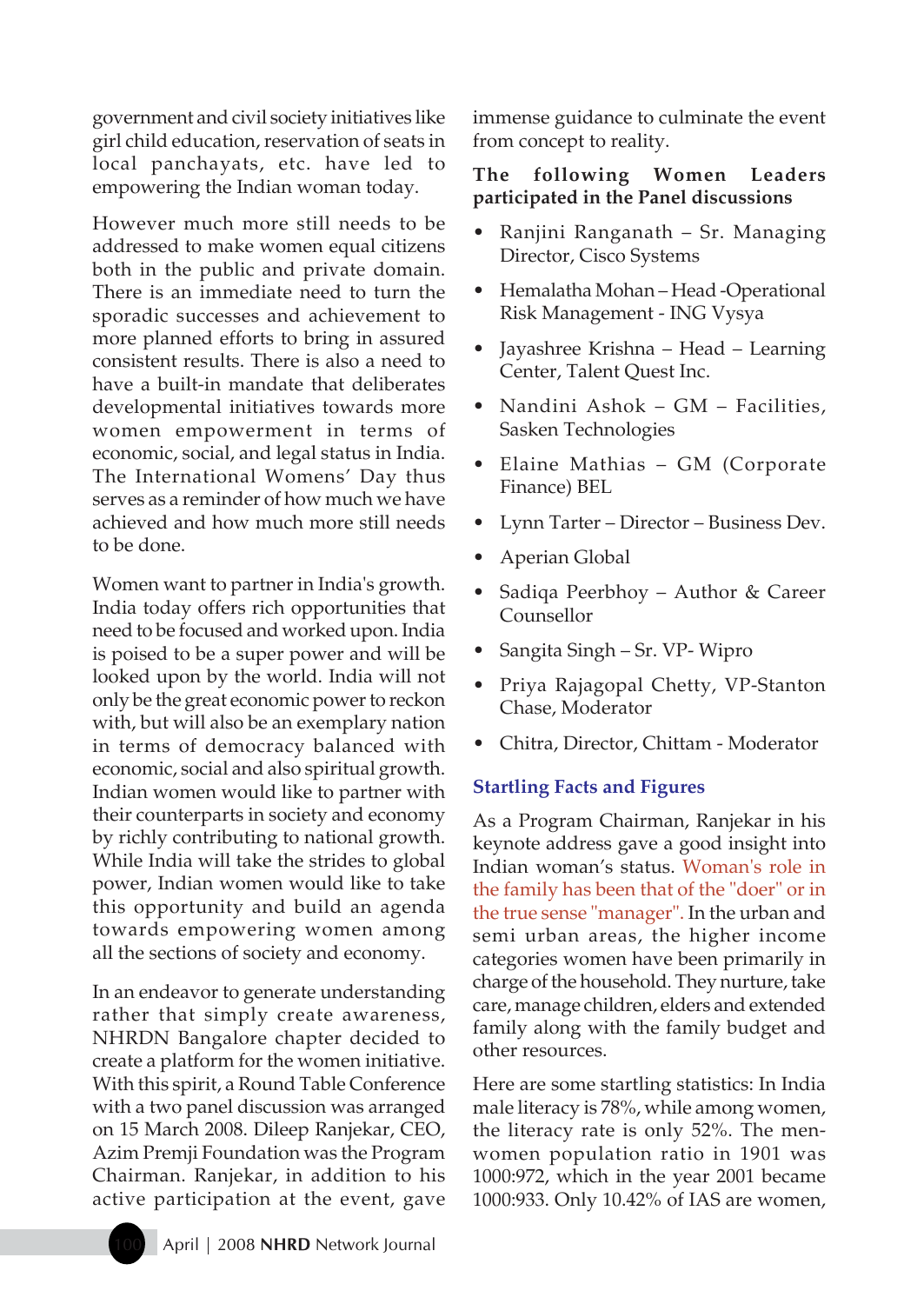3.8% in IPS, and in parliament only 8% of MPs are women.

## **Leadership Will Carve the Way Further**

It is not enough for best employers and HR leaders to simply focus on increasing the "number" of women in the workforce either at the entry-level or at the midexecutive level. The priority should be also on including women in top-management positions; at the Board of Directors, President-level or CEO-level.

Many women leaders have felt the existence of the glass ceiling. Some of the leaders also pointed out that many many corporates are grappling with the situation as there has been no well crafted company vision towards women leaders. Further, the company tries to use 'One shoe fit all' kind of attitude which becomes ineffective.

In Indian context, many industries have yet to develop full-fledged agenda towards bringing HR policies and practices that will bring and support more diversity at the work place and thereby giving leadership opportunities to women. Women on the other hand have their own monsters to fight with. While working women is the reality now accepted widely in society, absence of professional support system options in the areas of child care and care for old and invalids, non availability of health care options, few educational opportunities for middle-age women make them choose a role of lesser prominence. Unplanned approach to career growth and secondary treatment towards professional development further causes damage. Hence the growth of the majority of women remains accidental than planned.

Women leaders so far have felt that their strength has been to be compassionate, to bring in the spirit of inclusiveness and also to be able to bring in a lot more sensitivity to corporate practices and processes. Although almost all corporates have primarily developed their HR policies in keeping only men as employees, they are steadily but surely making initiatives to suit women professionals at the work place. This is also due to some of the path breaking performances of Women leaders so far.

What will Indian women leaders offer? Indian women are in many ways more than one of the symbols of India. Indian women leaders display the 'spirit of tolerance' and 'ability to reach out and weave inclusivity'. This comes with decades of socio-cultural background.

What does the Indian woman need to do? Leaders emphasize that first and foremost women must invest in their personal growth. Women must consciously stay away from falling prey to stereotypes. Professional bodies like NHRD must help create network among professionals, mentor and coach the future leaders; celebrate and share success stories on individual level and organizational level.

## **Emerging New Realities in Society and Corporate**

The best global companies are also recognizing that recruiting, retaining and advancing women is no longer a matter of social responsibility. Successful corporations have understood the strategic and economic significance of women as executives, investors, customers and clients in the global economy. They make a clear "business case" for diversity and inclusiveness in the organization.

Emergence of the need to have diversity at the work place is also the need of the hour as more and more organizations are investing in research and development. Women also offer required competencies in the area of creativity and innovation. This has given emergence for some of the new realities in social and corporate context.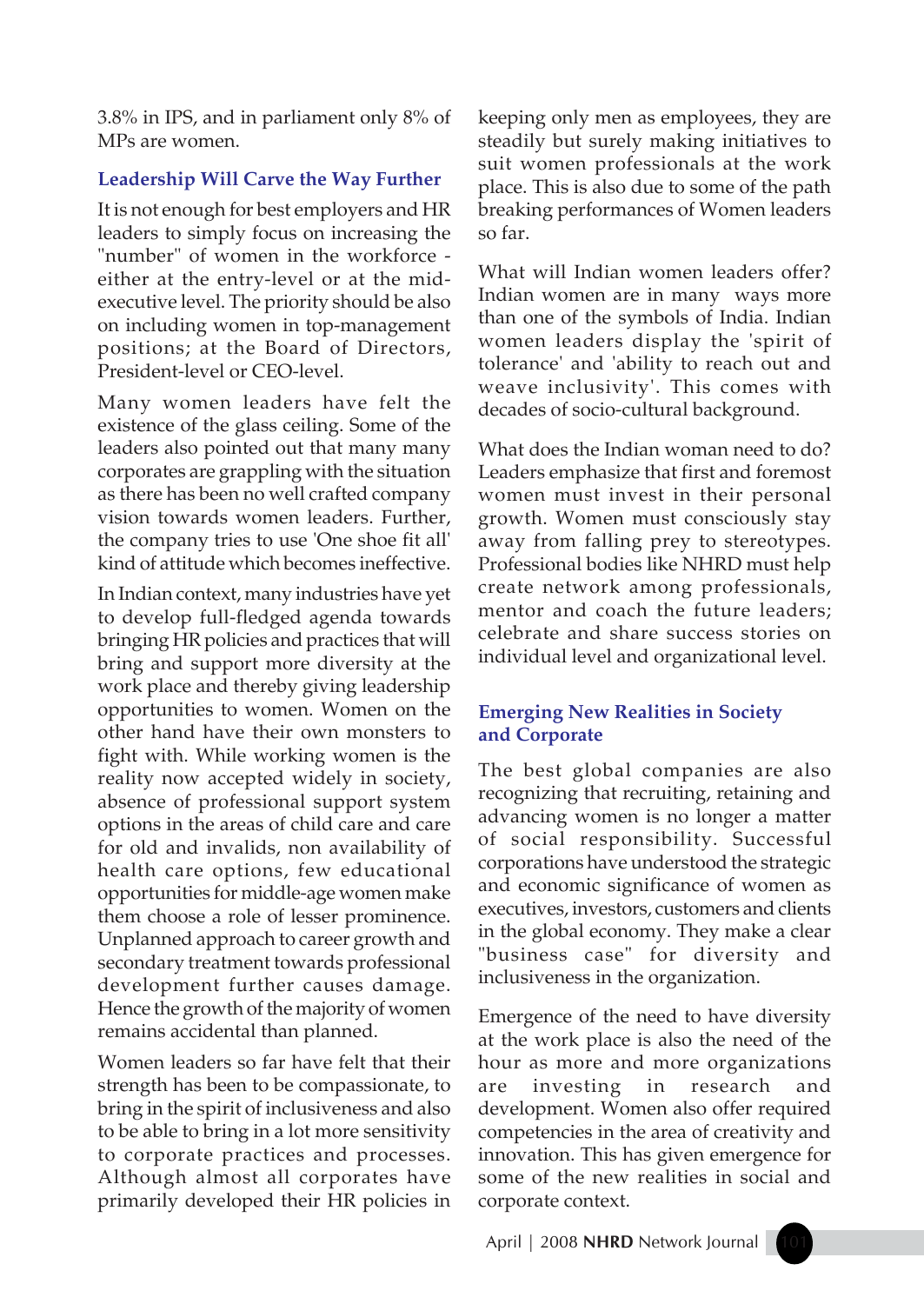Although there is no formal research available yet, there is a growing acceptance of 'working wife' or 'working mother' in Indian families today. On the other hand the corporate world is yet to create jobs/roles specially carved to tap competencies that women managers can offer.

#### **Equal Pay : C & B Based on Merit**

Some of the new realities have contributed to empowerment of women managers. Increasingly Corporates are transparent about the compensation and benefits offered to women managers. This is a very positive step to develop diversity at the work place. Many industries have adapted the policies of equal pay among genders and largely the compensation package is being designed based on merit.

In the Indian context, IT sector is where women managers have been very effective at almost every level of the organization. Corporates have taken measures such as flexi-timing, work at home options, conveyance from work to home, facilities like video conference and other IT enabled solutions. However, many other industries like manufacturing industry, Retail and CPG, Service industry are yet to ape such initiatives. Under such circumstances, it is challenging to the HR managers to understand the real needs of their employees and promote such practices.

## **Gender Diversity in the Workplace**

In the past, all women in the workplace were automatically assigned to temporary, part-time or low responsibility jobs because it was understood that their first priority was taking care of their families. Unmarried women were likely to quit as soon as they married (often to an upcoming executive in the company). Married women were likely to quit as soon as they became pregnant. Women with children were understood

to take more care of their children than about work. In addition, there was a widespread belief that women were not as capable as men, either physically, mentally or emotionally.

Organizations have been slowly adjusting to these changes; learning to treat women as equal to men and not as a potential date! In fact, many organizations now keep their employees well informed about their policies against such harassment. Some organizations are also offering help in terms of availing legal advice, counseling and communication through email and blogging.

The corporate world has been, and is one, where men can escape away from home. Men made the rules, and when women come into this world, they were not sure how to conduct themselves. In the Indian context, men learn to see women as mothers, sisters, wives and daughters. The idea of women as colleagues and as equals is very new and quite intimidating. Training initiatives will help build the ambience of trust and mutual respect.

Women too, coming into the corporate world, are awed by its norms. Previosly, their socialisation was only about their home and family. Study and work outside the home are all short-term activities, in preparation for the homemaker role. Small surprise, then, that those women are not prepared for the workplace, do not last long and only a few get to the top. In the last decade, women in other parts of the industrialised world have experienced what is popularly known as the **'glass ceiling'** phenomenon, which means women find that they can only rise to a certain level in corporations and no further.

## **What Can be Done to Take it Further?**

Women managers in corporates and society are going to be recurring source that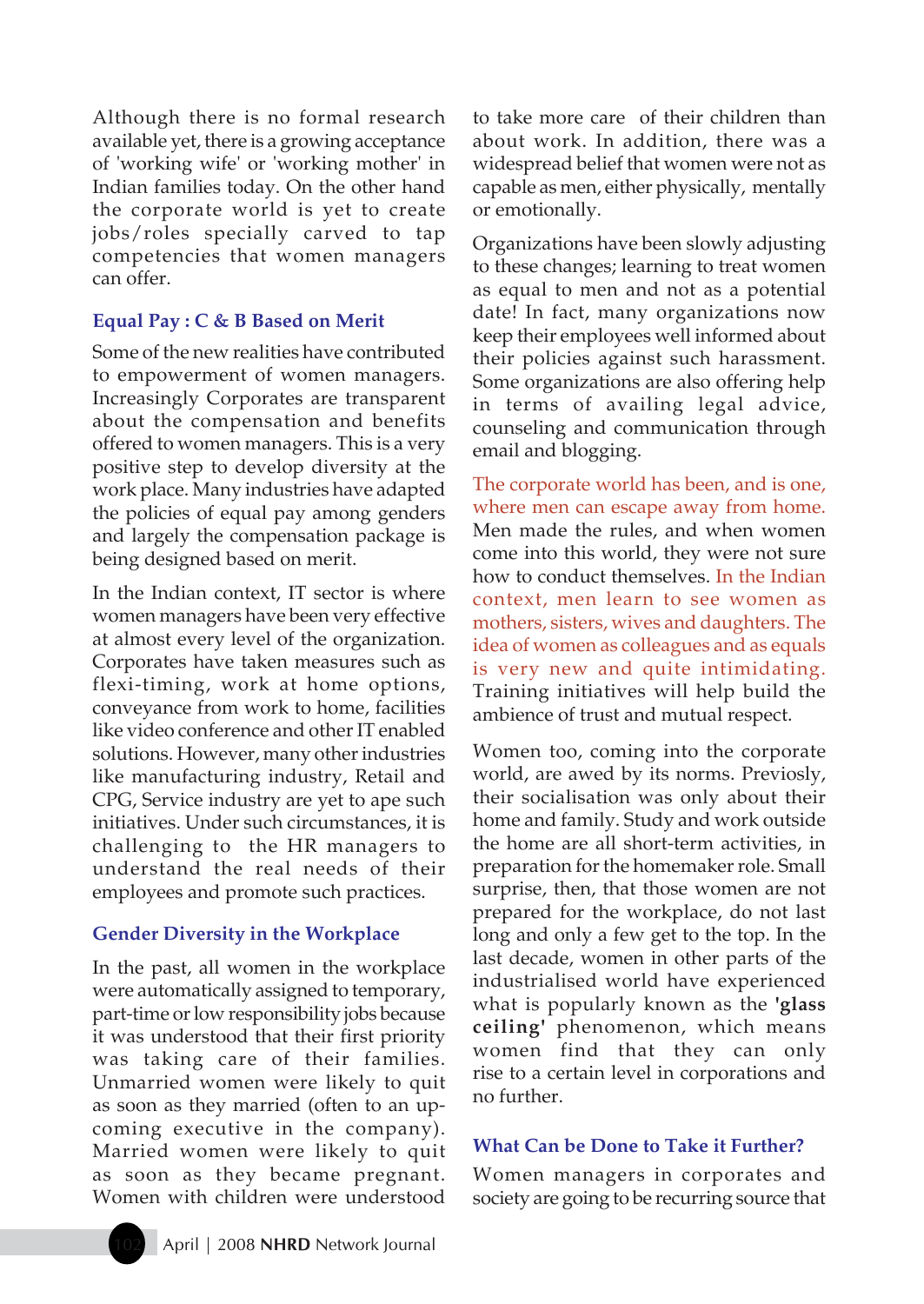will contribute to furture growth. Corporate policies and practices will further empower them. Even today, some strategic decisions need to be taken in terms of creating opportunities for building diversity not only at entry level but to the highest possible level.

Some of the practices needed, are to develop and monitor built-in retention policies so that it will ensure the diversity and inclusiveness towards women managers. In keeping with the fact that women have several challenges, perhaps society and corporates need to bring in 'positive discrimination' towards women.

#### **Communities and Networks**

Communities and networks aim specifically at women to address feelings of isolation and exclusion from social and professional networks. Such spaces offer new avenues to get people together, share ideas, meet like-minded people, learn from each other's experience or find out about opportunities. Real life discussions to engage all levels of industry, including designers and company directors help reflect on critical issues faced by women.

Many initiatives of Government and NGO's go unnoticed due to lack of information and knowledge. Communities and networks can create the awareness to reach out.

# **Visibility**

Initiatives to improve visibility – providing opportunities for women to be heard and seen – like networks, provide something individuals can identify with, and also, significantly make individuals feel that they are wanted. The benefits of visibility initiatives result from the attention they brings to the issues being addressed rather than just the spotlight they put on individual designers or IT professionals. Role models are also believed to play a key part in the power of inspiration. More importantly achievements should be celebrated.

# **Training and Education**

Training and education in softer nontechnical skills may help women feel confident and inspired. Core technical skill acquisition is rarely an issue among the highly qualified women. Additional sources of information through websites and internal communication systems such as employee blogs, magazines, bulletins are also a good way to keep upto date with events and training.

## **Women Centric Policies at Workplace**

To encourage the diversity at the work place, there is an urgent need to have HR policies in terms of recruitment, placements as well as training and development of Women professionals.

Mere copying of the HR policies from US or Europe may not be practical in India. Hence the policies must be based on the Indian context. Some corporates have introduced initiatives in terms of flexitimes, extended maternity leave, crèche facility at work place etc. Women professionals have to use these flexi options and demonstrate commitment to work. However these seem to be only sporadic efforts. Initiatives based on research and understanding are the real needs of Indian working woman.

# **Conclusion - Empowerment Strategies**

We are living in exciting times in India.

1. Women managers have by their achievement so far proven that they bring in excellence towards work place and society and will be a major source of contribution towards Indian growth. What they expect from the society and at workplace is a mentoring; coaching and networking opportunity.